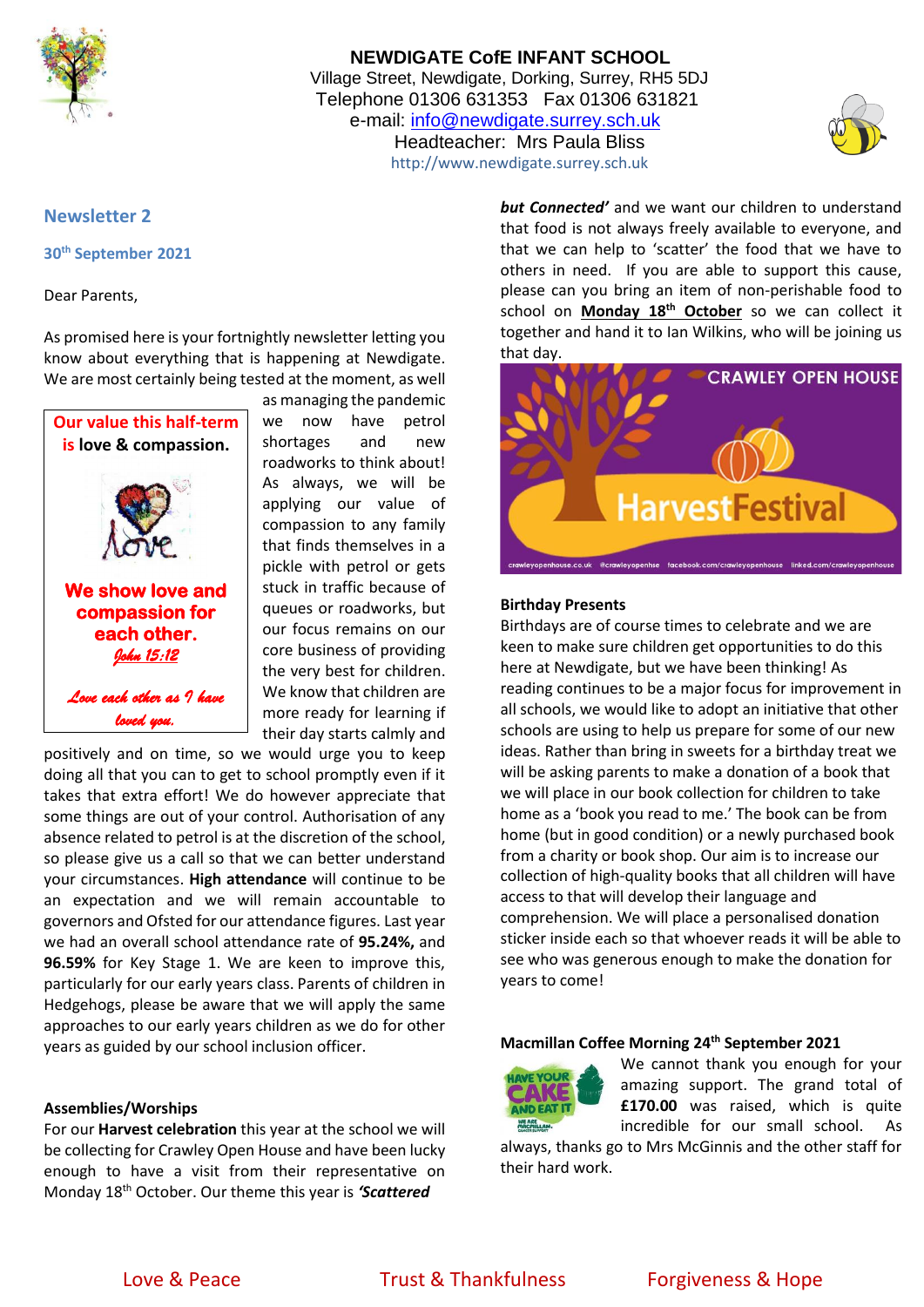### **Don't forget**



### **16 th October 2021, 10-12**

It has been a while since we have been able to do this, but our outdoor environment is in need of some TLC. This is a chance for families to come together and have fun at the same time. Come dressed for muddy work and If you are able to bring gardening tools (put your name on them!) and gloves with you that would be a great help. Children of all ages are always welcome. We will be stopping for a well-earned cuppa/hot chocolate and a slice of cake midway through the morning.

#### **Open mornings**

This year we will be holding our open mornings on our INSET day and the following day so we can make sure our prospective parents are able to see the school building as well as the outside area. Please can you promote the school and tell anybody looking for places about us; you are our best marketing tool!

*Remember to recommend us to your friends and families! Friday 22nd October 2021 (10-11 and 11.-12 a.m.) and Saturday 23rd October 2021 (10-11 and 11.-12 a.m.)*

We will also be holding a *'Meet the Teacher-Information*  about learning and the curriculum' on Wednesday 6<sup>th</sup> October from 6-7. We know that this can be difficult for parents to make arrangements to attend meetings after school, but we would urge you to put this in your diary. Getting the very best outcomes for your child depends upon us working together to overcome any learning gaps or problems they have. We will be holding separate year group sessions, but will also set-up a range of learning resources and curriculum displays that we hope will provide you with more information. Join us for drinks and nibbles and a chance to find out about what is happening in your child's classroom.

### **Teas on the Green**

Please don't forget Teas on the Green in Brockham Green Church Hall on Sunday, 2.30pm-5.00pm. Do come along and help to support the school and Pre-School.

**Stay well and safe.**

**Paula Bliss**